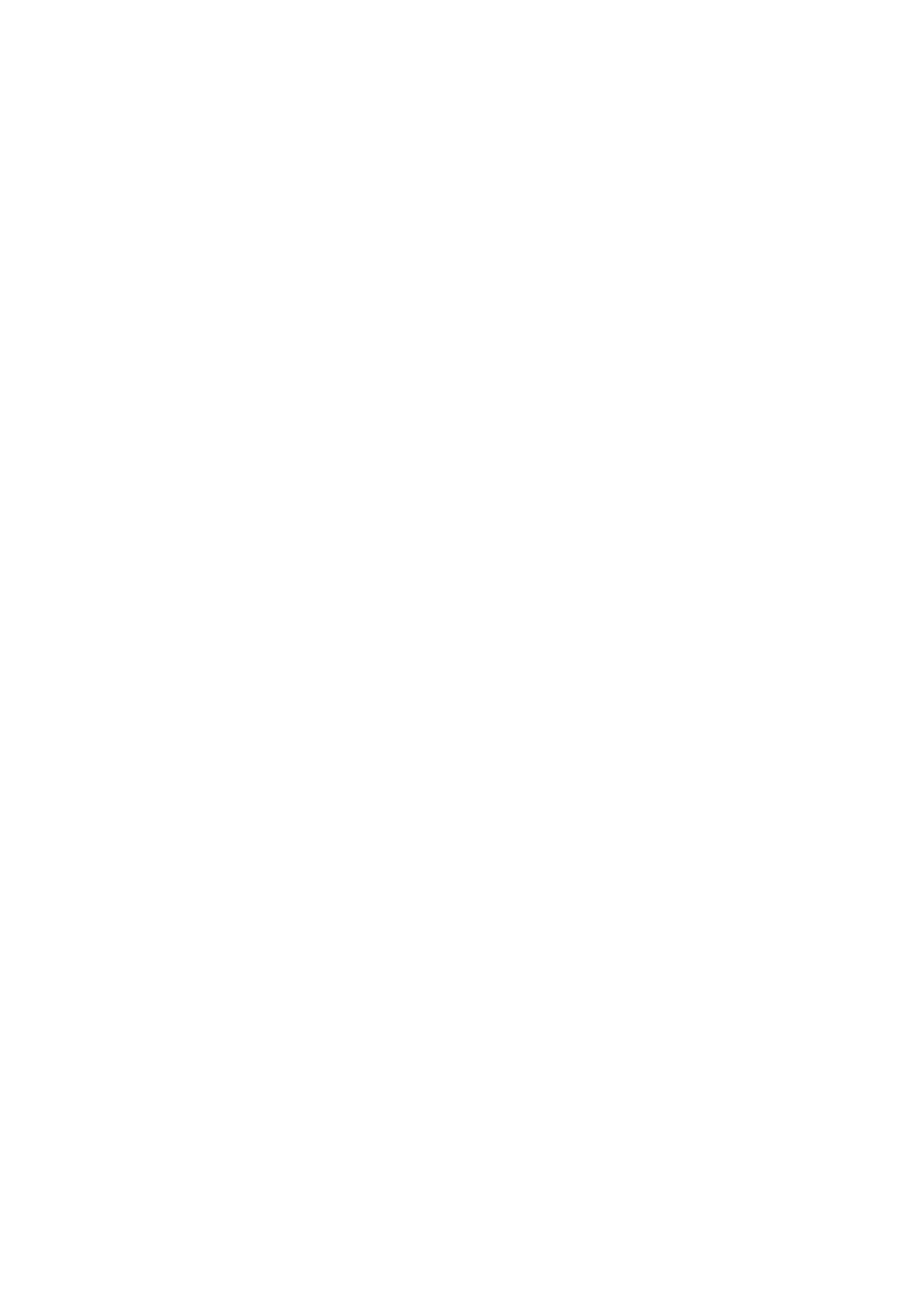# **Contributions to optimize the control of Permanent Magnet Synchronous Machine Drives**

Von der Fakultät für Elektrotechnik und Informationstechnik

der Universität der Bundeswehr München

zur Erlangung des akademischen Grades eines

Doktor-Ingenieur

(Dr.-Ing.)

Genehmigte Dissertation

von

M. Sc. Yuanlin Wang

der Bundeswehr Universität & München

Neubiberg

28. 04. 2017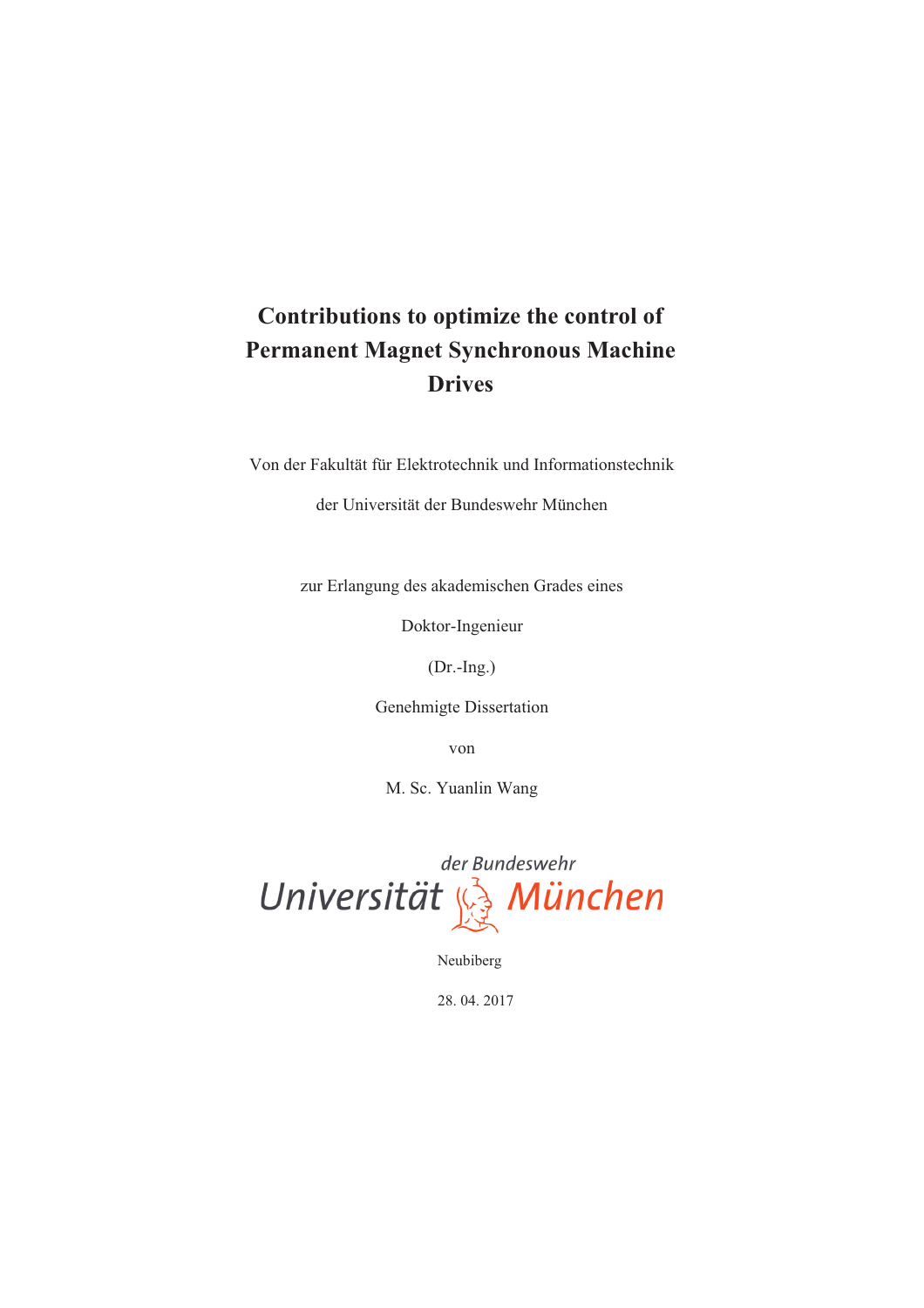| Vorsitzender:        | Prof. Dr. techn. Christian Kargel |
|----------------------|-----------------------------------|
| 1. Berichterstatter: | Prof. Dr.-Ing. Dieter Gerling     |
| 2. Berichterstatter: | Prof. Dr.-Ing. Manfeng Dou        |
| Tag der Promotion:   | 2017                              |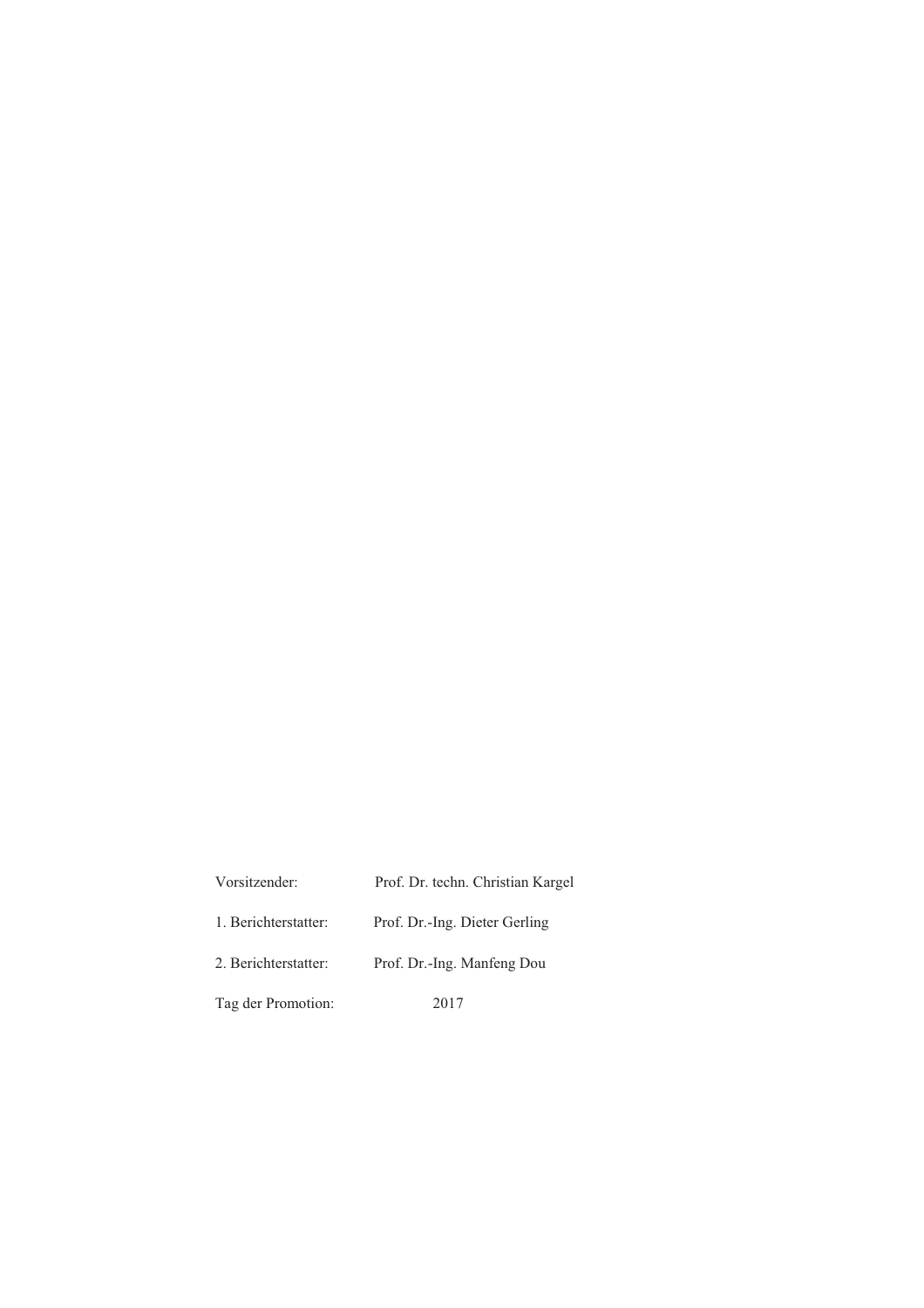Forschungsberichte Elektrische Antriebstechnik und Aktorik

Band 25

### **Yuanlin Wang**

## **Contributions to optimize the control of Permanent Magnet Synchronous Machine Drives**

Shaker Verlag Aachen 2017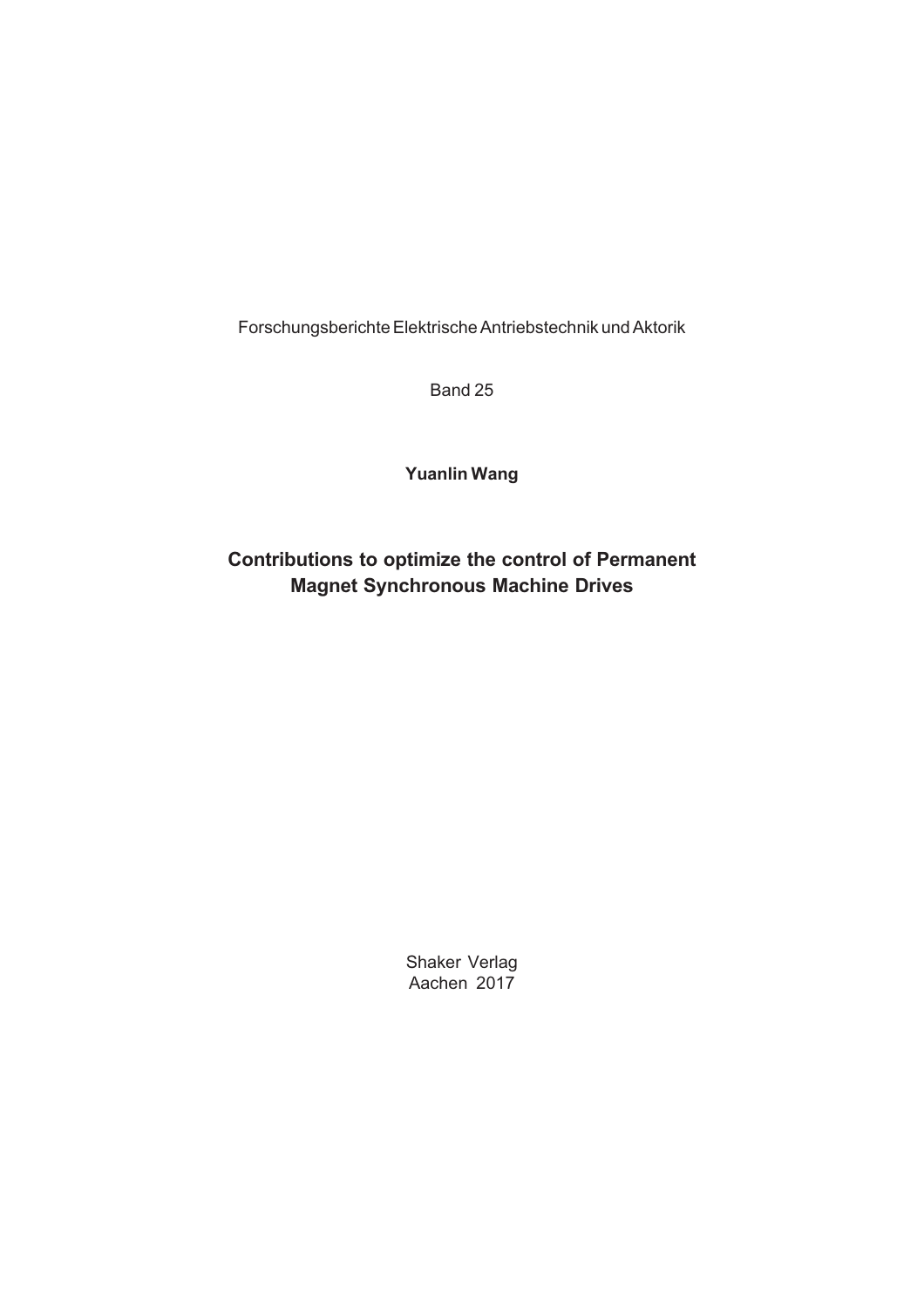#### **Bibliographic information published by the Deutsche Nationalbibliothek**

The Deutsche Nationalbibliothek lists this publication in the Deutsche Nationalbibliografie; detailed bibliographic data are available in the Internet at http://dnb.d-nb.de.

Zugl.: München, Univ. der Bundeswehr, Diss., 2017

Copyright Shaker Verlag 2017 All rights reserved. No part of this publication may be reproduced, stored in a retrieval system, or transmitted, in any form or by any means, electronic, mechanical, photocopying, recording or otherwise, without the prior permission of the publishers.

Printed in Germany.

ISBN 978-3-8440-5290-9 ISSN 1863-0707

Shaker Verlag GmbH • P.O. BOX 101818 • D-52018 Aachen Phone: 0049/2407/9596-0 • Telefax: 0049/2407/9596-9 Internet: www.shaker.de • e-mail: info@shaker.de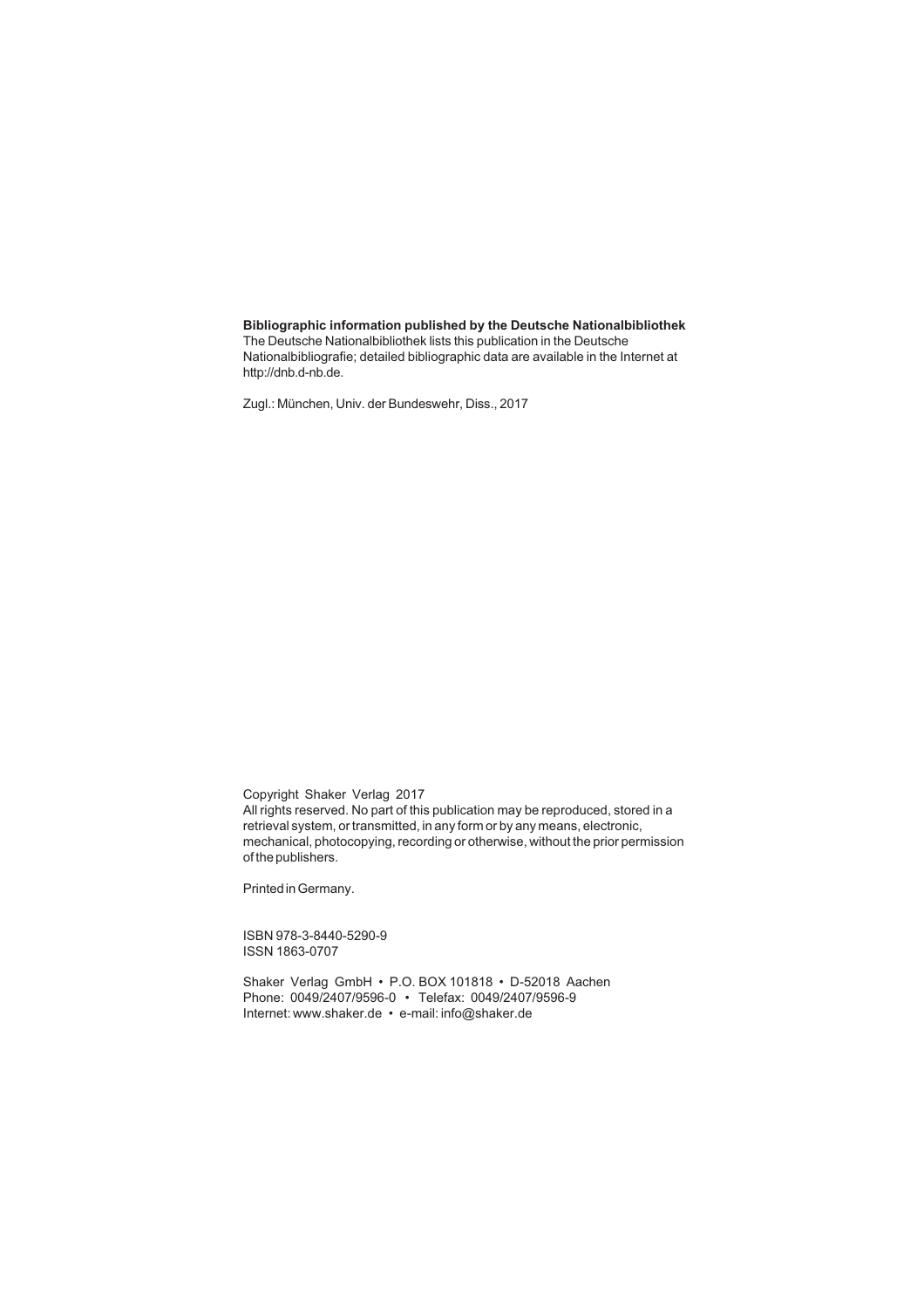## **Abstract**

In order to optimize the control performance of IPMSM, four topics are researched in this thesis, including inverter nonlinearity compensation, model predictive torque control, position sensorless control and online electrical parameters estimation.

#### **1) Inverter nonlinearity compensation**

Voltage-fed PWM inverter is widely used in industrial applications. However, due to the non-ideal characteristics, the output voltage is distorted with respect to the reference value. The voltage error results in serious problems, such as current waveform distortion and control performance deterioration.

In this thesis, the voltage distortion principles of MOSFET inverter and IGBT inverter are analyzed and compared. A graphical solution of compensating inverter voltage error is proposed, which is easy to implement and efficient. The effectiveness of the proposed method is verified by experiment.

#### **2) Model predictive torque control**

As it is well-known, due to many advantages, Finite Control Set-Model Predictive Torque Control (PTC) is widely researched and successfully applied to a wide range of applications.

However, there are also some challenges for conventional PTC method. As all voltage vectors are enumerated, the computational burden is enormous and sampling period is long. Meanwhile, only one voltage vector is employed in one sampling period, so the torque ripple is high.

This thesis proposes an alternative strategy of conventional PTC strategy to reduce the torque ripple and computational burden. In order to reduce the torque ripple, in each sampling period, an improved Discrete Space Vector Modulation (DSVM) technique is utilized to synthesize a large number of virtual voltage vectors. Deadbeat (DB) technique is used to optimize the voltage vector selection process, avoid enumerating all the available voltage vectors. With this proposed method, only three voltage vectors are tested in each predictive step. Based on the improved DSVM method, the three candidate voltage vectors are calculated out by using a novel algebraic way.

This new strategy has the benefits of both MPTC method and DB method. The performance of this approach is compared with MPTC method and Deadbeat Torque and Flux Control (DB-DTFC) method by experiment.

#### **3) Position sensorless control**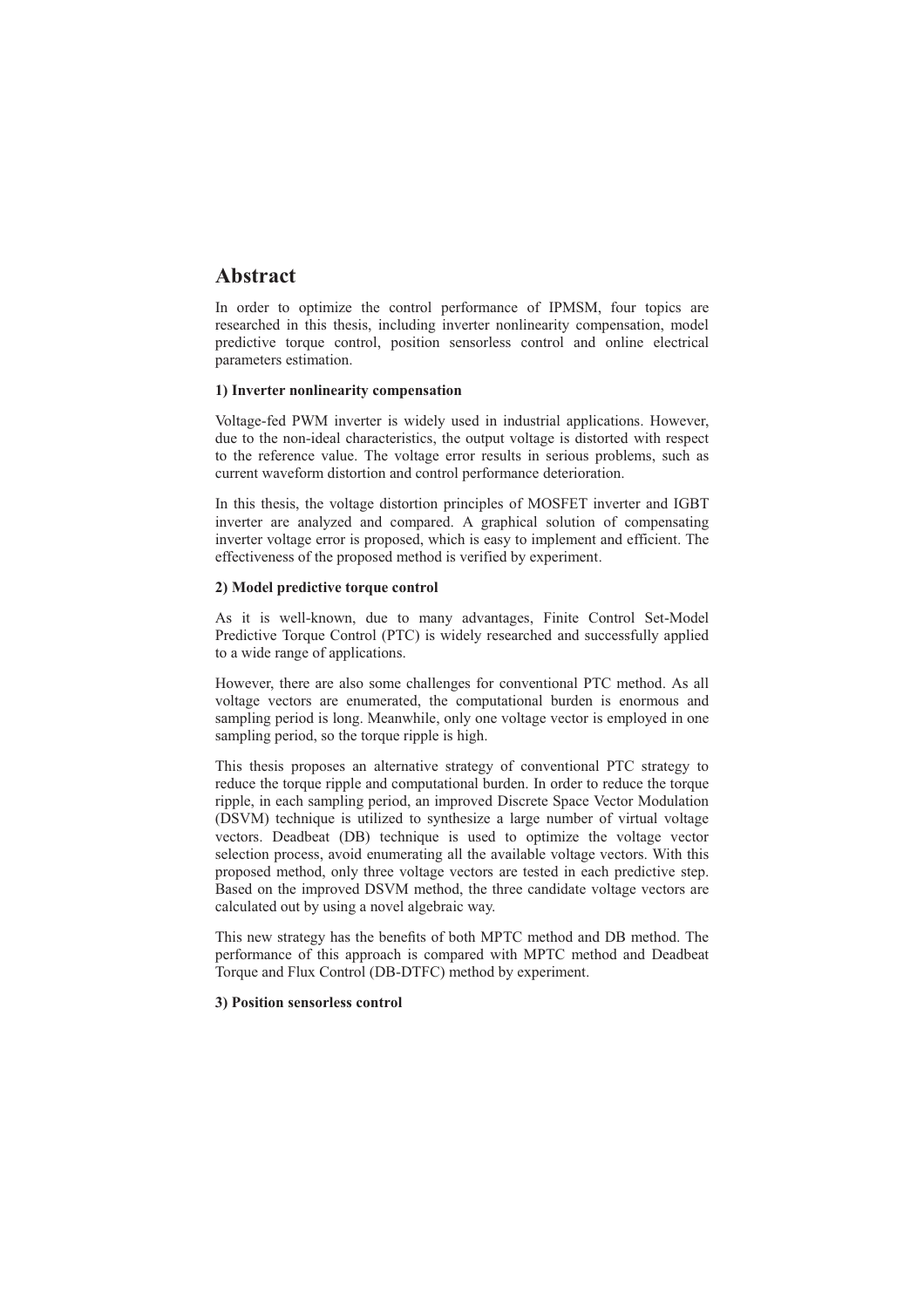As well known, rotor position is required in close loop control of PMSM, which is usually obtained by using an external dedicated sensor. However, the position sensor may increase cost, weight, volume, complexity and reduces the reliability. Meanwhile, the application area is limited. To avoid the defects of PMSM with a position sensor, a kind of rotor position sensorless strategy is proposed in this thesis.

A full order discrete mode of IPMSM in  $\alpha\beta$  coordinate frame is built, and a new Sliding Mode Observer (SMO) is developed. Pole placement technique is used to design the switching surfaces, and Free Hierarchical law is adopted as switching scheme. Reaching law is used to solve the sliding mode trajectory and control inputs. Rotor position and speed are achieved by using a quadrature locked loop. The performance of the proposed position sensorless control strategy is evaluated by experiment.

#### **4) Online electrical parameters estimation**

Electrical parameters of PMSM are of great importance for machine evaluation, optimize control and condition monitoring. When motor operates, these parameters are time-varying. Therefore, in this thesis, an online parameters estimation strategy is proposed.

In order to estimate all four electrical parameters in real time, a full rank estimation model is built, and its identifiability is analyzed by using Jacobian matrix. The autocorrelation of Recursive Least Square (RLS) estimation error is analyzed by using Durbin-Watson (DW) test. As the estimation residuals of RLS are positively correlated, an improved strategy-Recursive Generalized Least Square (RGLS) with forgetting factor is used in this thesis to estimate the motor electrical parameters.

#### **5) Experiments**

The performances of the four proposed strategies are validated by using two independent experimental test benches. One test bench is low power IPMSM with MOSFET inverter, and the other test bench is high power IPMSM with IGBT inverter.

**Keywords:** Inverter nonlinearity compensation, Permanent Magnet Synchronous Machine (PMSM), Finite Control Set-Model Predictive Torque Control (PTC), position sensorless control, online electrical parameters estimation.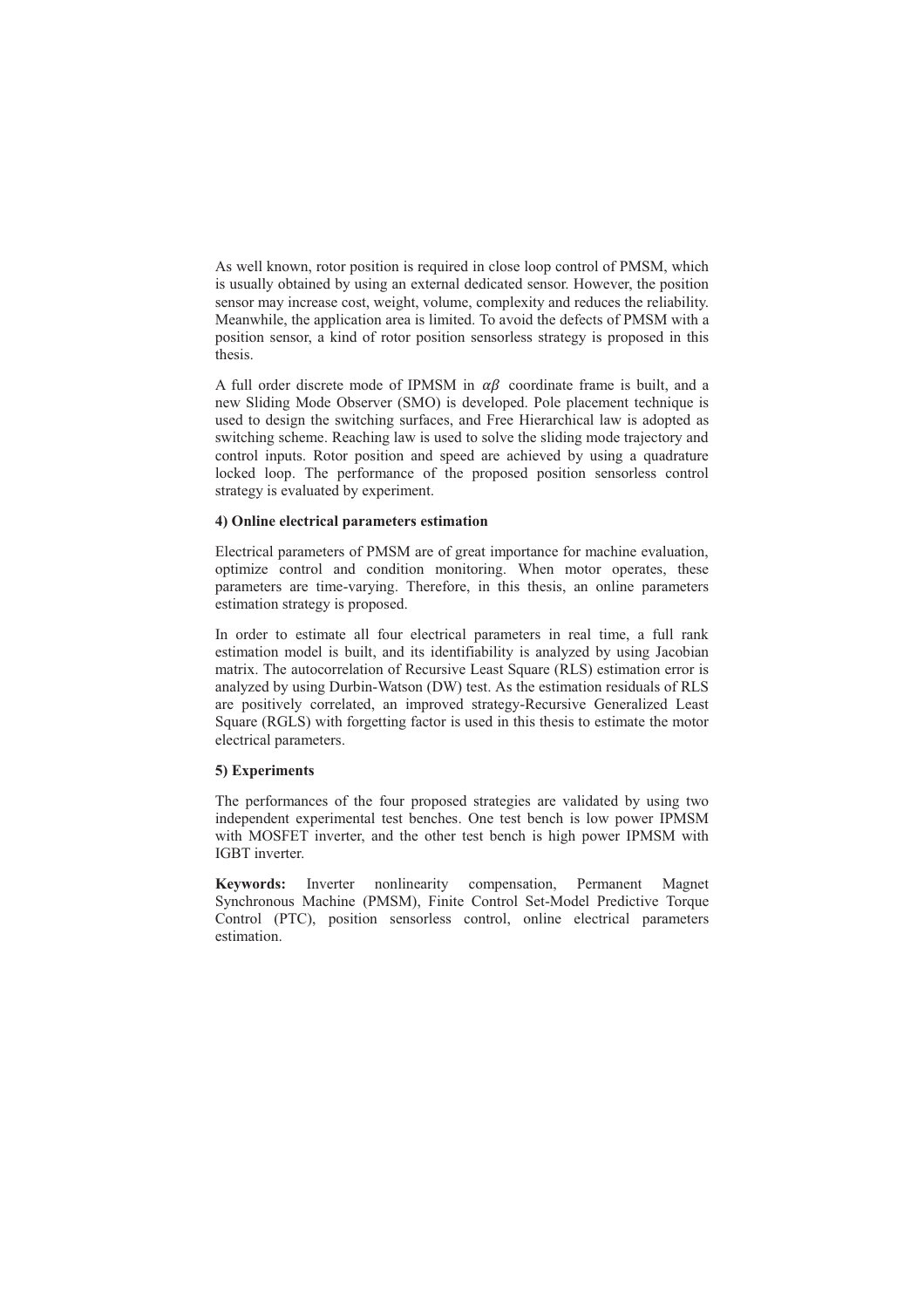### **Acknowledgements**

This research work has been carried out during 2012-2016, in Northwestern Polytechnical University (09.2012-10.2014, China) and Universität der Bundeswehr München (10.2014-10.2016, Germany).

I would like to express my sincere thanks to my two supervisors, Prof. Dr.-Ing. Dieter Gerling and Prof. Dr.-Ing. Manfeng Dou. During my Ph.D. studies, they have provided me precious comments and guidance, as well as excellent equipment for experiments.

I wish to express my gratitude to the committee of this thesis, Prof. Dr.-Ing. Dieter Gerling, Prof. Dr.-Ing. Manfeng Dou, and Prof. Dr. techn. Christian Kargel, for their supports and advice.

It is a happy and memorable experience in EAA Institute during the past two years, I am grateful to all our colleges. Meanwhile, I want to thank all my friends in Munich.

I would like to thank Chinese Scholarship Council (CSC) for granting me the highly competitive scholarship during my studies in Germany.

I am deeply indebted to my family for supporting me pursuing doctor degree, my father, my mother, and my wife.

Neubiberg, 2016

Yuanlin Wang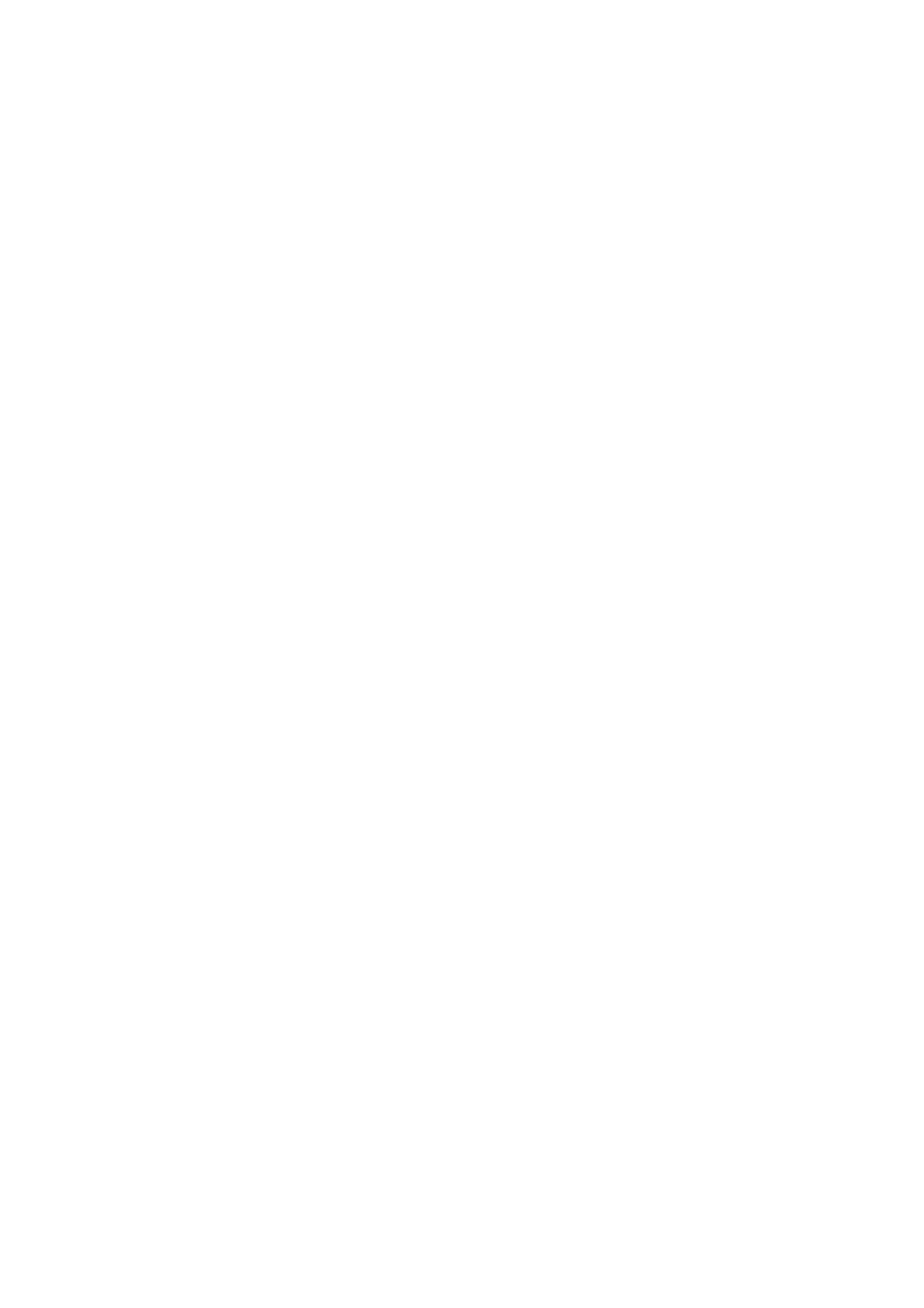## **Contents**

| 1.1                                                              |
|------------------------------------------------------------------|
| 1.1.1 Surface-mount Permanent-Magnet Synchronous Motor (SPMSM) 2 |
| 1.1.2 Interior Permanent-Magnet Synchronous Motor (IPMSM) 2      |
|                                                                  |
| 1.2                                                              |
|                                                                  |
|                                                                  |
|                                                                  |
|                                                                  |
| 1.3                                                              |
|                                                                  |
|                                                                  |
| 1.4                                                              |
| Chapter 2 Inverter Nonlinearity Compensation  13                 |
|                                                                  |
|                                                                  |
|                                                                  |
|                                                                  |
| 2.2                                                              |
|                                                                  |
|                                                                  |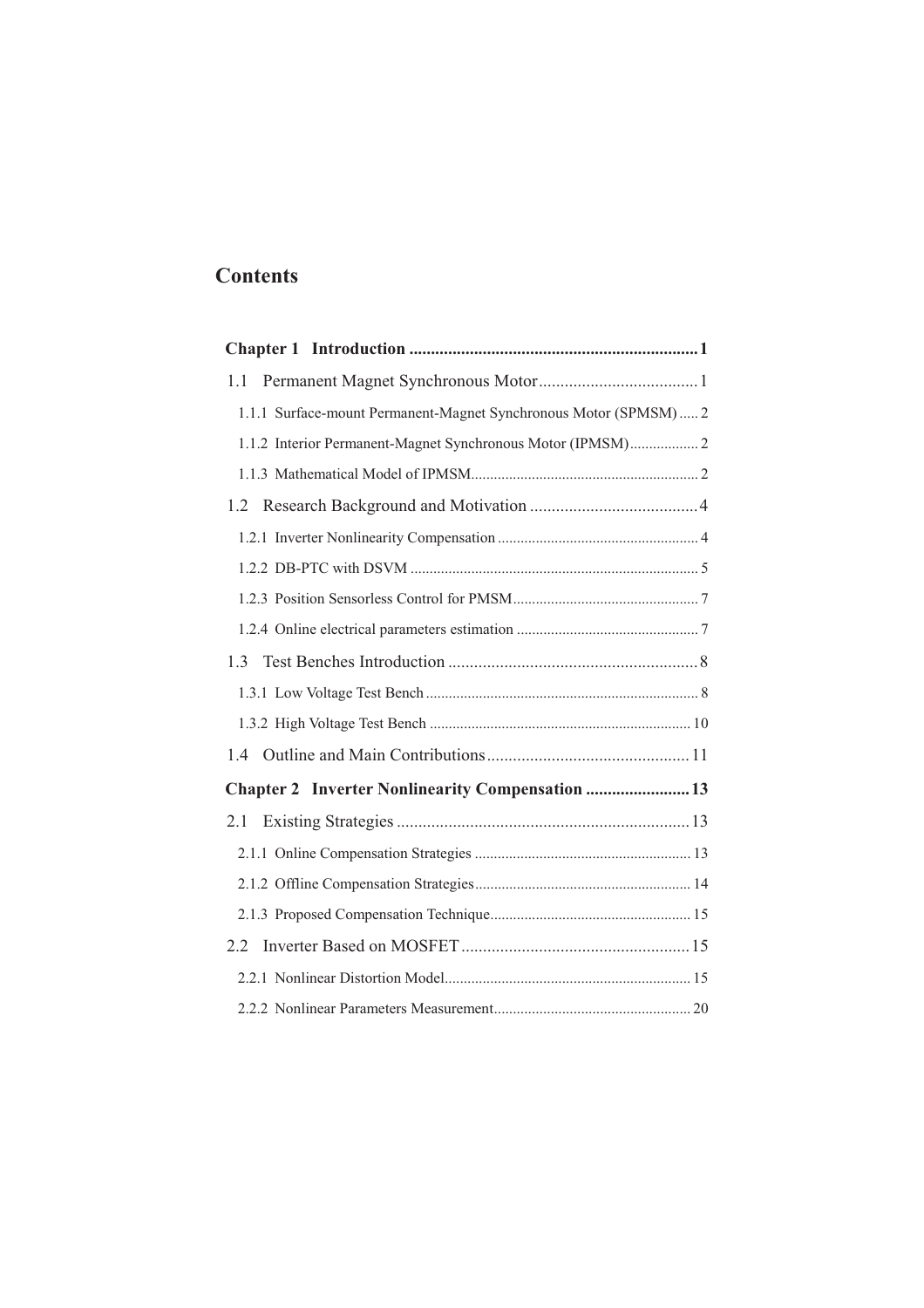| 2.3                                                               |  |
|-------------------------------------------------------------------|--|
|                                                                   |  |
|                                                                   |  |
|                                                                   |  |
|                                                                   |  |
|                                                                   |  |
| Finite Control Set-Model Predictive Torque Control (PTC)32<br>3.1 |  |
|                                                                   |  |
|                                                                   |  |
|                                                                   |  |
| Existing Calculation Effort and Torque Ripple Reduction<br>3.2    |  |
|                                                                   |  |
|                                                                   |  |
| 3.3                                                               |  |
|                                                                   |  |
|                                                                   |  |
| 3.3.3 Deadbeat Predictive Torque Control with DSVM Strategy  38   |  |
|                                                                   |  |
| 3.4                                                               |  |
|                                                                   |  |
|                                                                   |  |
|                                                                   |  |
| Experimental Results of Low Voltage Test Bench  43<br>3.5         |  |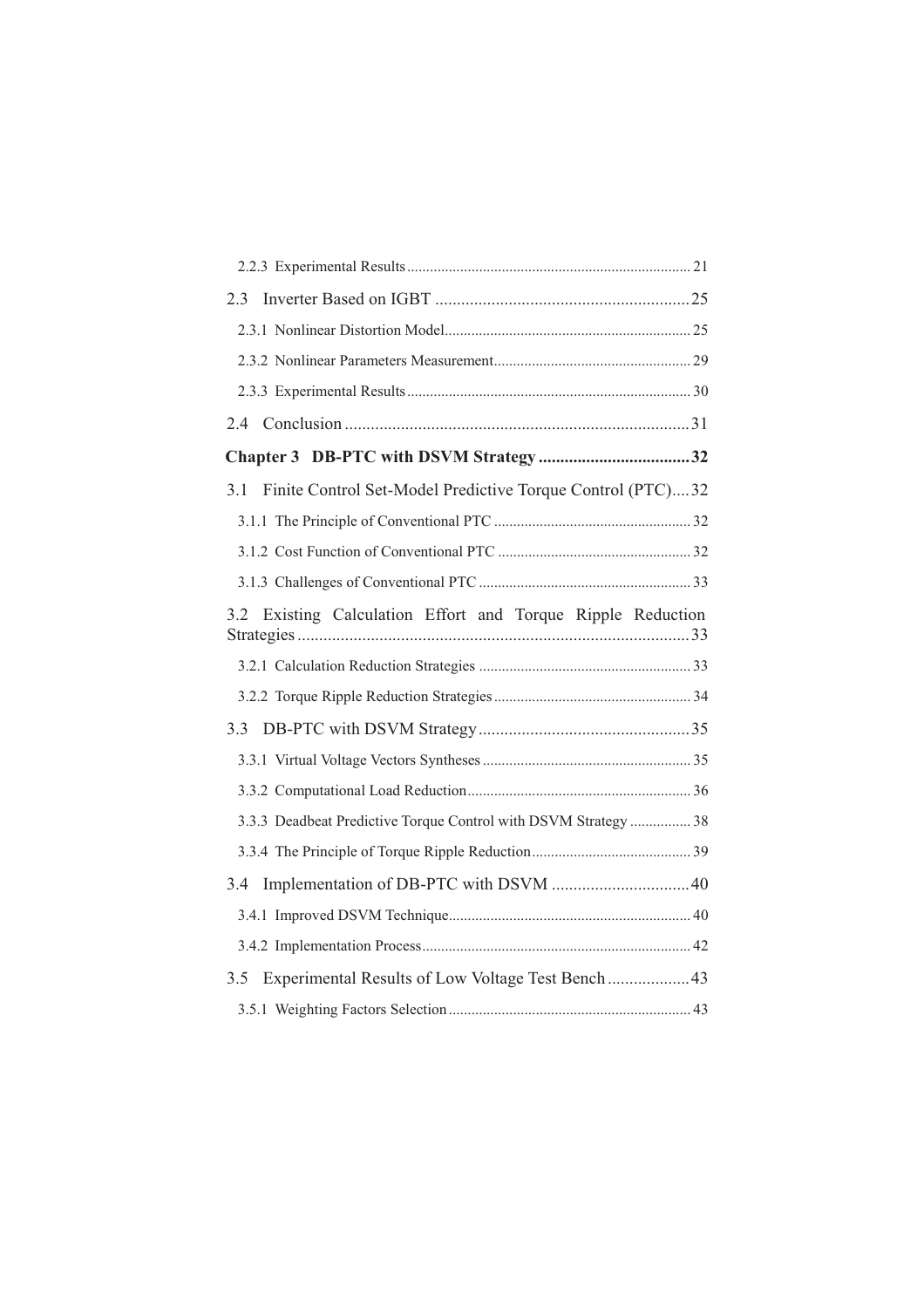|     | 3.5.3 Comparison between Conventional PTC and DB-PTC with DSVM   |  |
|-----|------------------------------------------------------------------|--|
|     |                                                                  |  |
|     |                                                                  |  |
|     | 3.5.6 Comparison between DB-DTFC and DB-PTC with DSVM Methods 50 |  |
|     |                                                                  |  |
| 3.6 | Experimental Results of High Voltage Test Bench 52               |  |
|     |                                                                  |  |
|     | 3.6.2 Comparison between Conventional PTC and DB-PTC with DSVM   |  |
|     |                                                                  |  |
|     |                                                                  |  |
|     | 3.6.5 Comparison between DB-DTFC and DB-PTC with DSVM Methods 57 |  |
|     |                                                                  |  |
|     | Chapter 4 Position Sensorless Control of IPMSM59                 |  |
|     |                                                                  |  |
|     |                                                                  |  |
|     |                                                                  |  |
|     |                                                                  |  |
|     |                                                                  |  |
|     |                                                                  |  |
|     |                                                                  |  |
|     |                                                                  |  |
|     |                                                                  |  |
|     |                                                                  |  |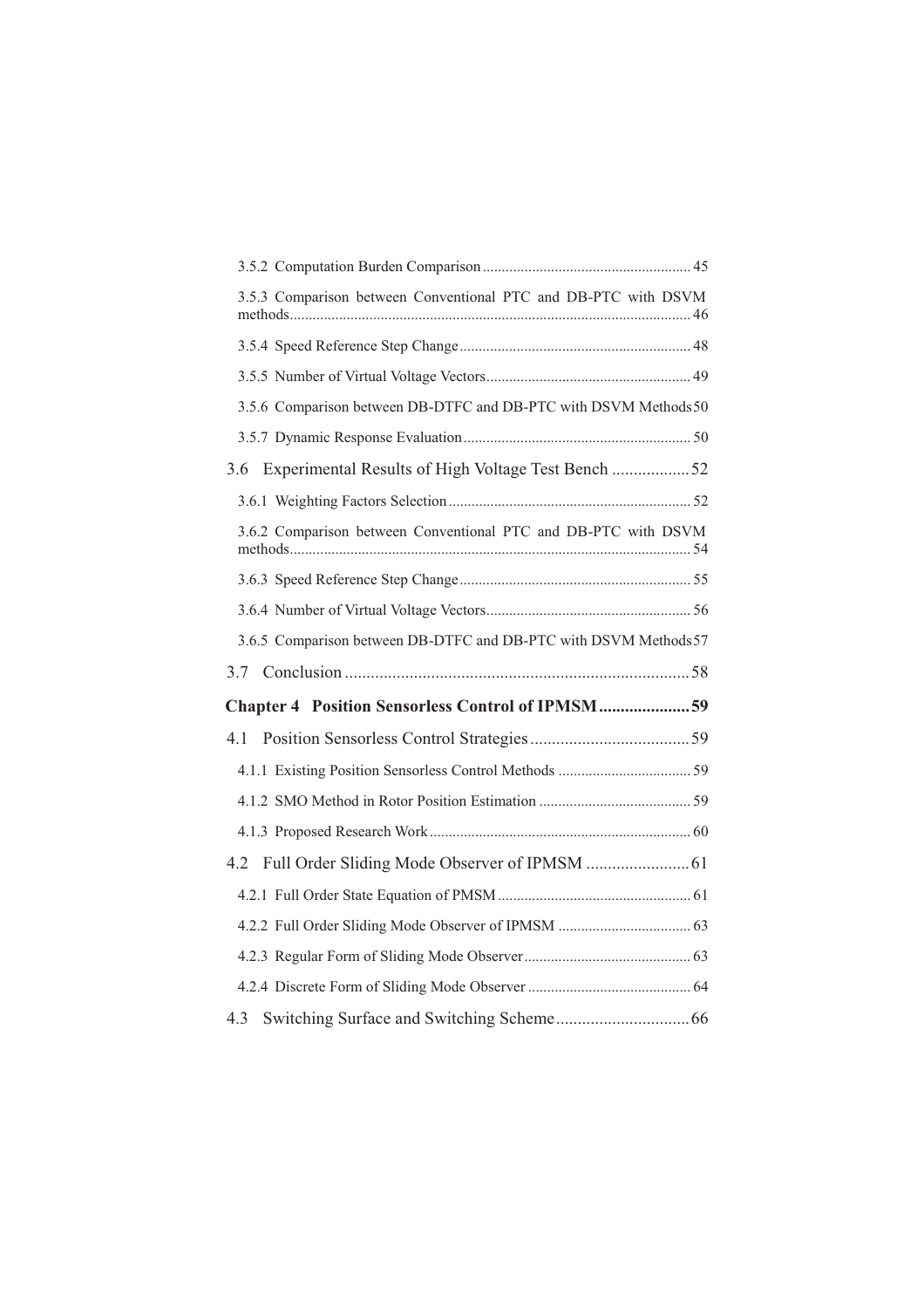|     | 4.3.1 Switching Surface Based on Pole-Placement Technique  66             |  |
|-----|---------------------------------------------------------------------------|--|
|     |                                                                           |  |
|     |                                                                           |  |
|     | 4.3.4 Rotor Position Estimation Based on Software Phase-locked Loop  70   |  |
| 4.4 | Implementation of the Proposed Sensorless Control Strategy. 71            |  |
| 4.5 |                                                                           |  |
|     |                                                                           |  |
|     |                                                                           |  |
|     |                                                                           |  |
|     |                                                                           |  |
|     |                                                                           |  |
|     |                                                                           |  |
|     |                                                                           |  |
|     |                                                                           |  |
|     | Chapter 5 Online Electrical Parameters Estimation  82                     |  |
| 5.1 |                                                                           |  |
| 5.2 |                                                                           |  |
|     |                                                                           |  |
|     |                                                                           |  |
|     |                                                                           |  |
|     |                                                                           |  |
|     |                                                                           |  |
|     |                                                                           |  |
|     | 5.3.3 Identifiability of PMSM Model with Sinusoidal Current Injection  90 |  |
|     | 5.4 Recursive Generalized Least Squares with Forgetting Factor .91        |  |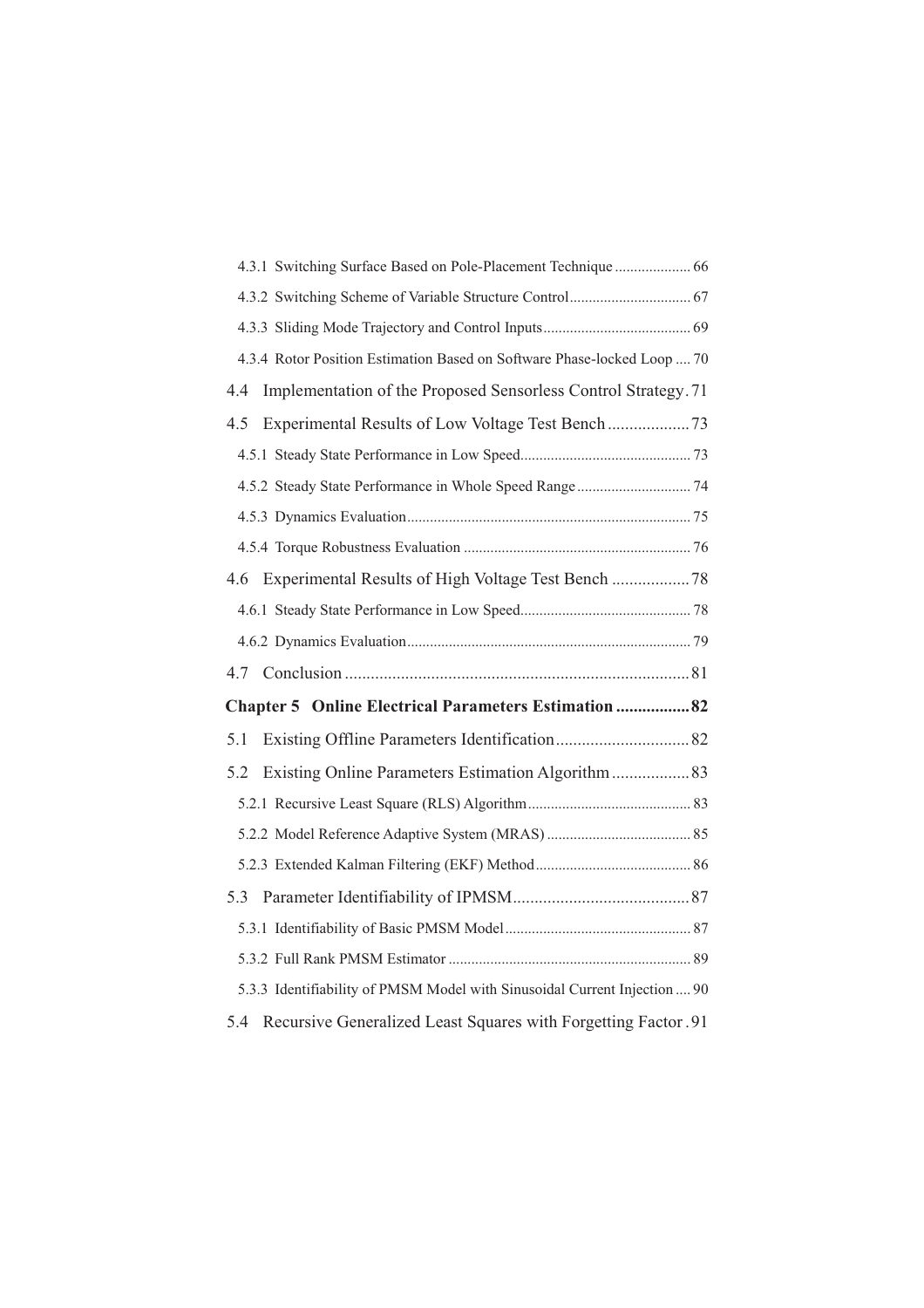| 5.4.2 Recursive Generalized Least Squares with Forgetting Factor  93 |
|----------------------------------------------------------------------|
| 5.5                                                                  |
| 5.6                                                                  |
|                                                                      |
|                                                                      |
|                                                                      |
| Experimental Results on Low Voltage Test Bench 98<br>5.7             |
|                                                                      |
|                                                                      |
|                                                                      |
|                                                                      |
| Experimental Results on High Voltage Test Bench 102<br>5.8           |
|                                                                      |
|                                                                      |
|                                                                      |
|                                                                      |
| Chapter 6 Conclusions and Recommended future work106                 |
|                                                                      |
|                                                                      |
|                                                                      |
|                                                                      |
|                                                                      |
| 6.2                                                                  |
|                                                                      |